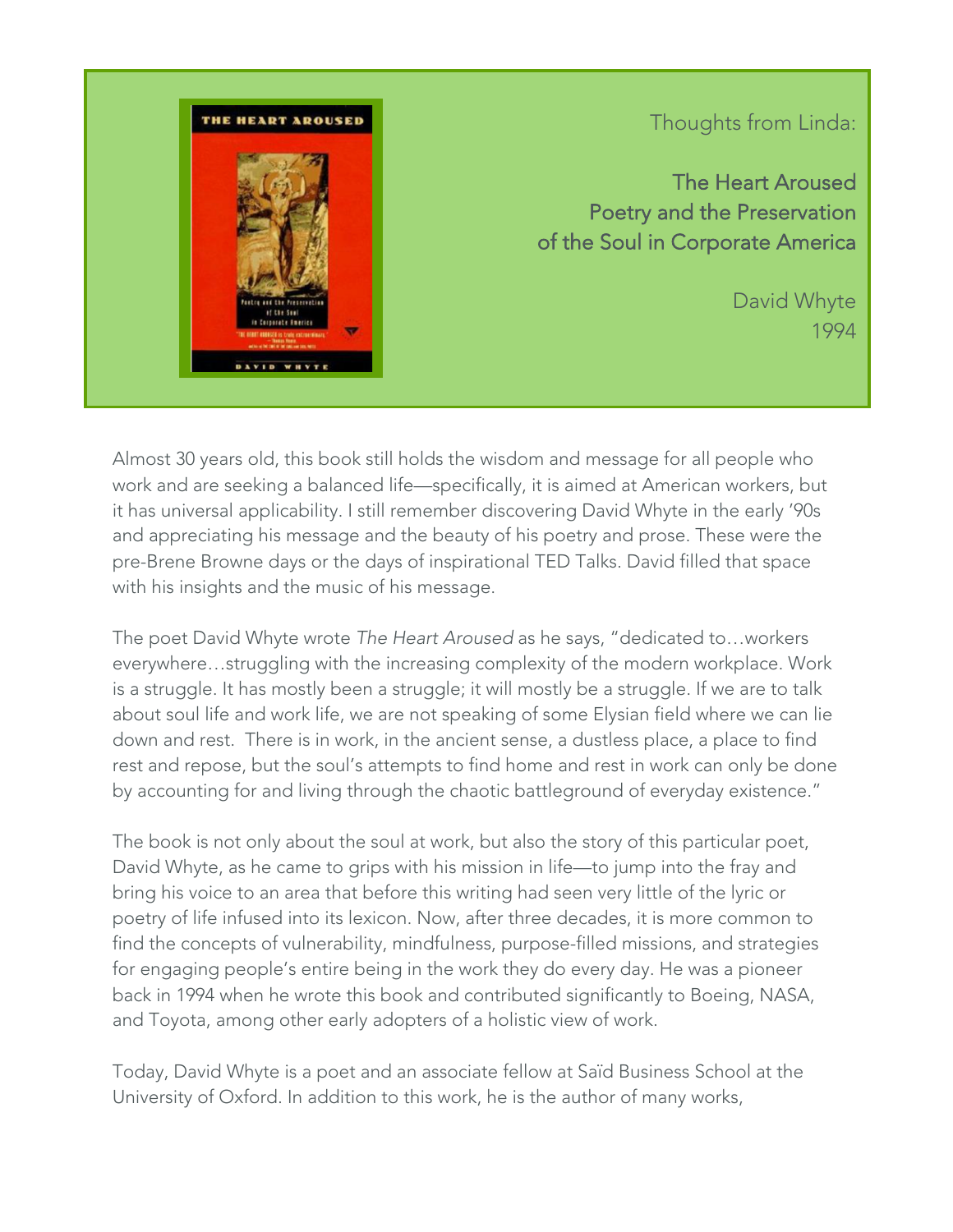including *Consolations: The Solace, Nourishment and Underlying Meaning of Everyday Words, Everything is Waiting for You*, and *The Bell and the Blackbird*. His latest collection is *David Whyte: Essentials*.

Whyte's mother was from Ireland, and his father was English, coming from Yorkshire. He attributes his poetic interest to both the songs and the poetry of his mother's Irish heritage and the landscape he enjoyed in West Yorkshire. He has a degree in marine zoology from Bangor University. During his twenties, he worked as a naturalist and lived in the Galapagos, where he experienced a near-drowning on the southern shore of Hood Island. He led anthropological and natural history expeditions in the Amazon, the Himalayas, and the Andes.

This is such a beautifully conceived and written book that it is challenging to find the proper and most beautiful quotations to illustrate his ideas. First off, he does describe his imagination of the *soul*. He notes that it has a very precise meaning from his point of view. "Soul has to do with the way a human being belongs to their world, their work, or their human community. Where there is little sense of belonging, there is little sense of soul. The soulful qualities of life depend on these qualities of belonging." He continues, "human beings are always desperate to belong to something larger than themselves. When they do not feel this belonging, they not only feel as if they are running in place, but they also quite often feel as if they are dying in place. Without belonging, no attempt to coerce enthusiasm or imagination from us can be sustained for long." He wrote the book, as he says, to "explore the journey and experience of the human spirit and its repressed but unflagging desire to find a home in the world."

This book can be read over time as each chapter has unique attributes. Begin with his first of eight chapters, *The Path Begins*, and as in every section, you'll discover (rediscover) poets from your past, such as William Blake and Dante. Quoting Dante from *Commedia*, which he wrote when he was around 35 years of age, he notes the famous lines expressing the emotions that so many have felt as we evaluate our paths in life: *"In the middle of the road of my life, I awoke in a dark wood, where the true way was wholly lost."* He then describes the most familiar paths of unknowing and doubts about the mid-life realizations and/or other experiences that take us to the familiar reckoning of the 'what are we doing?' set of questions.

In subsequent chapters, you will travel with Whyte through the works of the still mysterious author of the 1500-year-old English poem, *Beowulf*, as he addresses power and vulnerability at work. Whyte uses the story to illustrate many of his interpretations of the human call for vulnerability and the difficulties we all face entering this domain. He